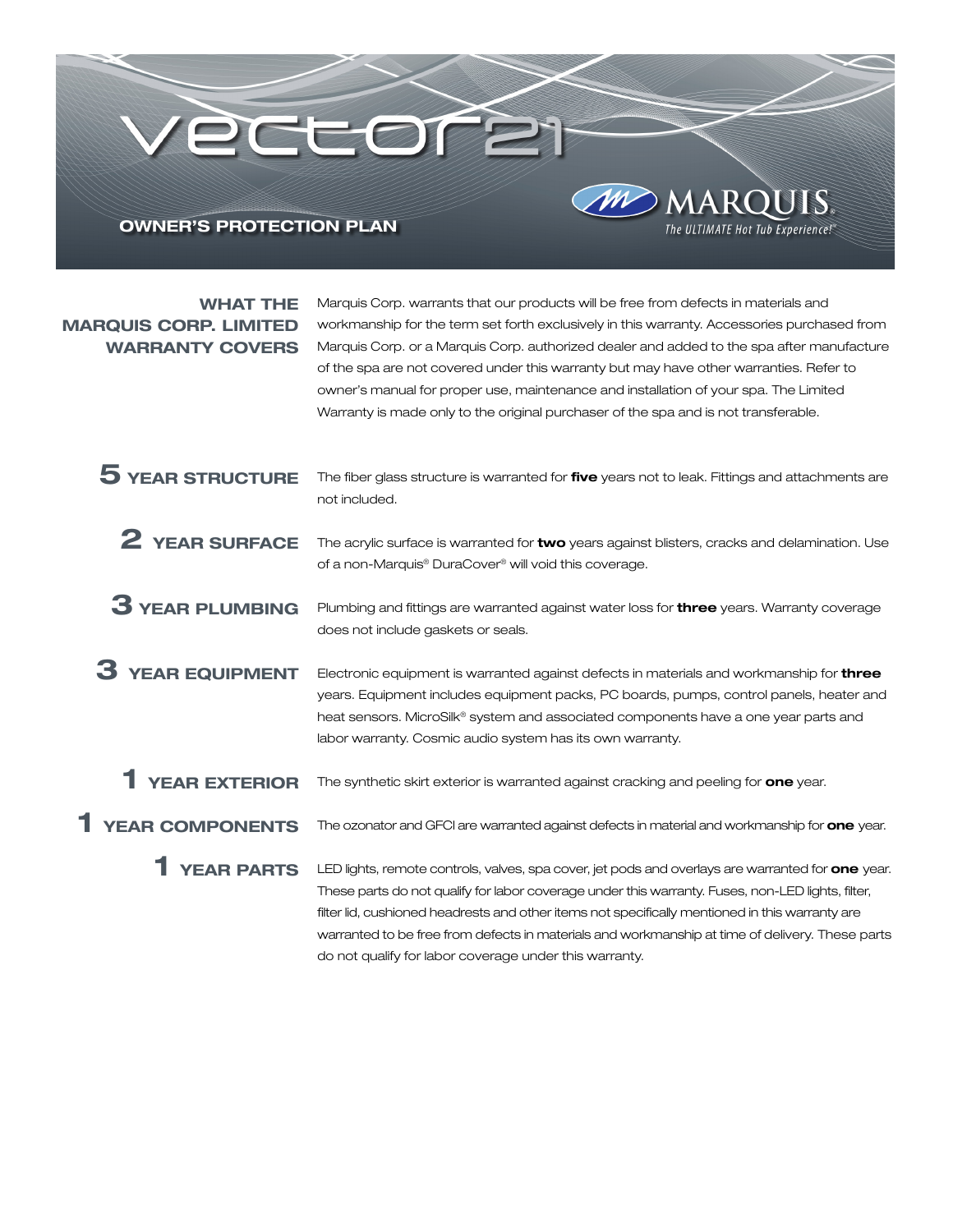# **vector21**

# OWNER'S PROTECTION PLAN

#### TERM OF THE MARQUIS CORP. LIMITED WARRANTY

The term of your warranty begins on the date the product is sold to you and continues for the term described in this warranty for each component.

## WHAT YOU SHOULD DO IF YOU EXPERIENCE A PROBLEM

Unless otherwise designated in writing by Marquis Corp., Marquis Corp. or its agent are the only parties authorized to perform warranty service on Marquis Corp. spas. Upon experiencing a problem, please contact your authorized dealer. You will be asked to provide the following information when requesting warranty service: your name, address and contact information; serial number; a description of your spa and a description of the problem. You will be required to provide proof of purchase of your spa prior to receiving warranty service.

## WHAT MARQUIS CORP. WILL DO IN THE EVENT OF A PROBLEM

Marquis Corp. agrees to repair any plumbing or surface defects and to repair or furnish a replacement for any factoryinstalled component covered under this warranty which, upon test and examination by Marquis Corp., proves to have manufacturing defects. All materials for examination must be returned to Marquis Corp. freight prepaid.

Marquis Corp. will provide parts and labor where applicable (according to predetermined schedule) at no charge to repair or replace components that fail due to manufacturing defects. Responding authorized dealer may charge additional service and travel fees.

In the event that Marquis Corp. or its agent determines that your problem can be addressed by providing a replacement part to you for installation in your spa, a replacement part will be provided to you at no charge when you return the defective part. All replacement parts assume the original warranty status of the spa into which they are installed, including time remaining on warranty, and have no separate or independent warranty of any kind.

To facilitate repairs, Marquis Corp. or its agent may require access to spa equipment. It is your responsibility to provide unencumbered access.

## WHAT THE MARQUIS CORP. LIMITED WARRANTY DOES NOT COVER

No warranty will apply to any spa that has been (i) modified, altered or adapted without Marquis Corp.'s written consent; (ii) maltreated or used in a manner other than in accordance with the spa owner's manual; (iii) repaired by any third party not authorized by Marquis Corp.; (iv) improperly installed by any party; (v) used with equipment not covered by this warranty, to the extent that problems are attributable to such use; (vi) relocated to the extent that problems are attributable to the relocation; (vii) located on any support surface other than

specified in the spa printed instructions; and (viii) damage caused by pH level outside the range of 7.4 to 7.6 and other chemical abuse. Refer to instructions in the owner's manual for proper use, maintenance and installation of your spa.

Other items not included in this warranty are freight expenses; labor and material cost associated with removal and or replacement of the spa; damage to or fading of the spa surface and staining of the spa surface or equipment caused by impact, scratching, abrasive or corrosive cleaners; damage due to extreme water temperatures outside the range of 32°F to 120°F (0°C to 49°C) even if the damage was the result of a covered failure; or damage to the spa surface or equipment caused by acts of nature, including wind and power surges. Damage to the spa surface and fittings caused by leaving the spa uncovered and empty of water with direct exposure to sunlight may cause solar heat distress and also invalidates this warranty.

Other costs not associated with the direct repair of the spa, such as phone charges and missed work are not included in this warranty. In the event that the Marquis Corp. serial number tag on the spa has been removed or tampered with, the warranty will be void. Customer may not dismantle spas, and any attempt to dismantle systems, other than described herein, constitutes a modification or alteration of the spa which voids the applicable warranty.

## **LIMITATIONS**

Your sole and exclusive remedy and Marquis Corp.'s entire liability in connection with manufacture and sales of its spa products is repair or replacement (at Marquis' option) of a defective part, as expressed in the limited warranty. Any other express or implied representation or warranty, including the implied warranties of merchantability and of fitness for a particular purpose as well as non-infringement, is excluded to the maximum extent permitted by law.

Except as may be required by applicable law, Marquis Corp. shall not be liable for injury, loss, or damage to person or property, however arising, in connection with manufacture or sale of its spa products. This includes indirect, punitive, special, incidental, or consequential damages (including but not limited to loss of use) whether the claim for such injury, loss, or damage is based on breach of contract, breach of warranty, or tort, even if Marquis Corp. has previously been advised of the possibility of such damages.

This limited warranty gives you specific legal rights, and you may also have other rights which vary from state to state.